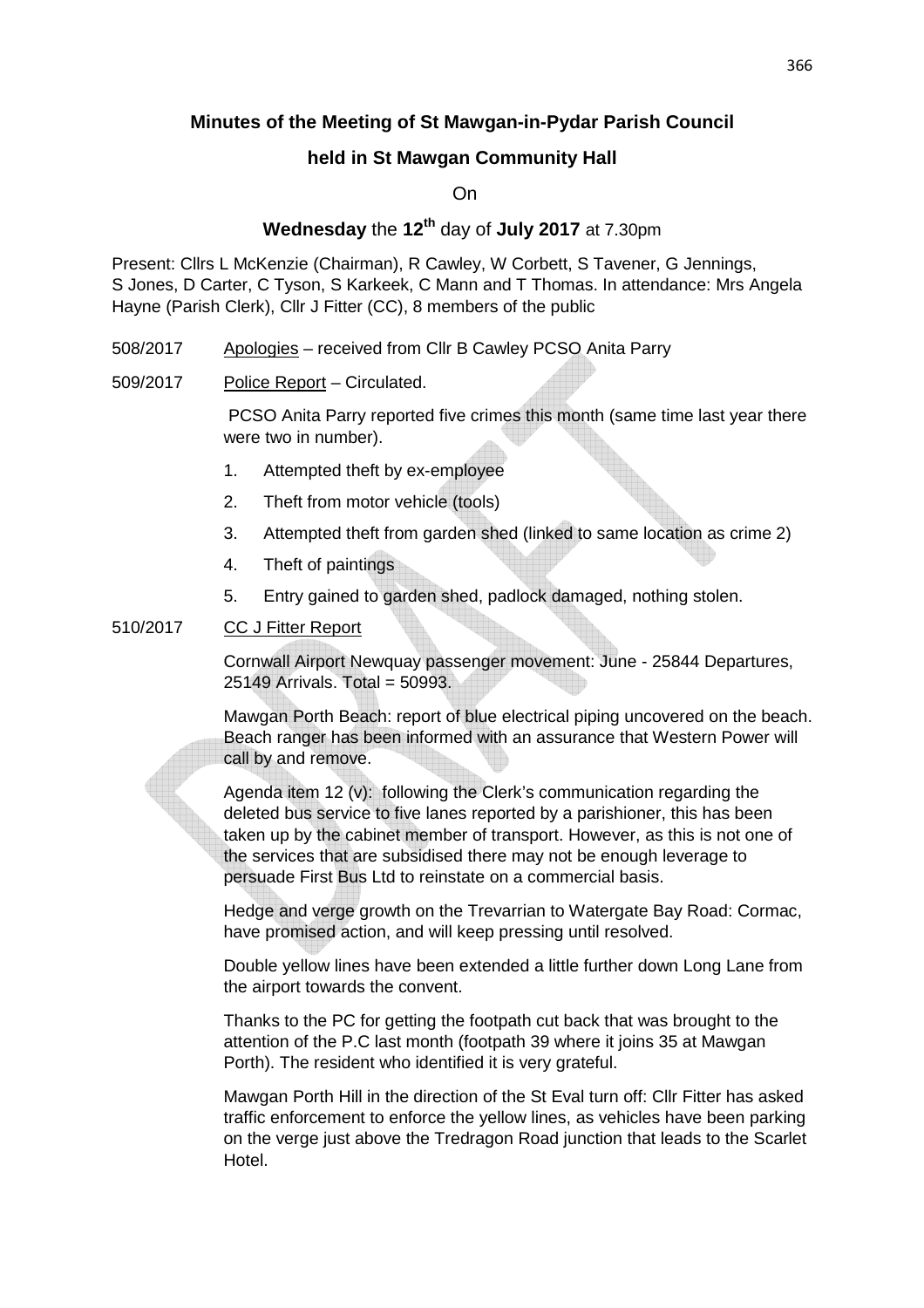Reference to Agenda item 19: Consultation is now taking place on the numbers for the 2021 Cornwall Council, and Parish Councils are being asked for their view.

#### 511/2017 Members' interests

- a) Declarations of interest from members relating to items on the agenda: Cllrs C Tyson and R Cawley - 10 b (i), Cllrs G Jennings - 10b (ii), Cllr McKenzie -10 d (i)
- b) Written requests for dispensations or interests None
- c) Written statements from members expressing interests in an agenda item - None

#### 512/2017 Public Participation

 In accordance with Standing Order 3(e), three agents acting for their clients introduced their respective planning proposals: 9(ii), 9(iii), 9 (iv, and the agent acting for client in respect of 10 a (i) PA17/05233.

- 513/2017 Minutes of the last meeting Proposed by Cllr Corbett and seconded by Cllr Karkeek and **resolved** to accept the minutes (by those in attendance at the June meeting), as a true record, and were duly signed by the acting Chair (in Cllr L McKenzie's absence), Cllr C Tyson.
- 514/2017 Minutes of the May Annual Meeting Cllr G Jennings proposed and Cllr Karkeek seconded and **resolved** to agree the Statement of Omission (relating to item 14 on Agenda – Telefonica UK Ltd), and duly signed by the Cllr L McKenzie.
- 515/2017 Clerk's report The report had been circulated prior to the meeting.
- 516/2017 Cornwall Planning Pre-Applications
	- i. **PA17/01746/PREAPP**. Applicant: Colette Cuddihy (Project Manager). Proposal: Pre- application advice for works to a listed building. Location: Church of St Mawgan, TR8 4ER. No comment required as delegated response by listed building department.

Local Council Pre-App Protocol representations

In accordance with standing order 3(h) the Chair directed that a response be given regarding:

- ii. Mansel Cottage, Trenance TR8 4DA The Agent was asked to clarify and confirmed, that the proposed height of the dwelling would be sympathetic to the landscape.
- iii. Red Cove, Mawgan Porth The PC welcomed in principle the proposals put forward by the agent at this stage.
- iv. Land at Cull Rathain, Trenance proposal to include a percentage of affordable housing.

The PC commented that affordable housing is desired within the Parish.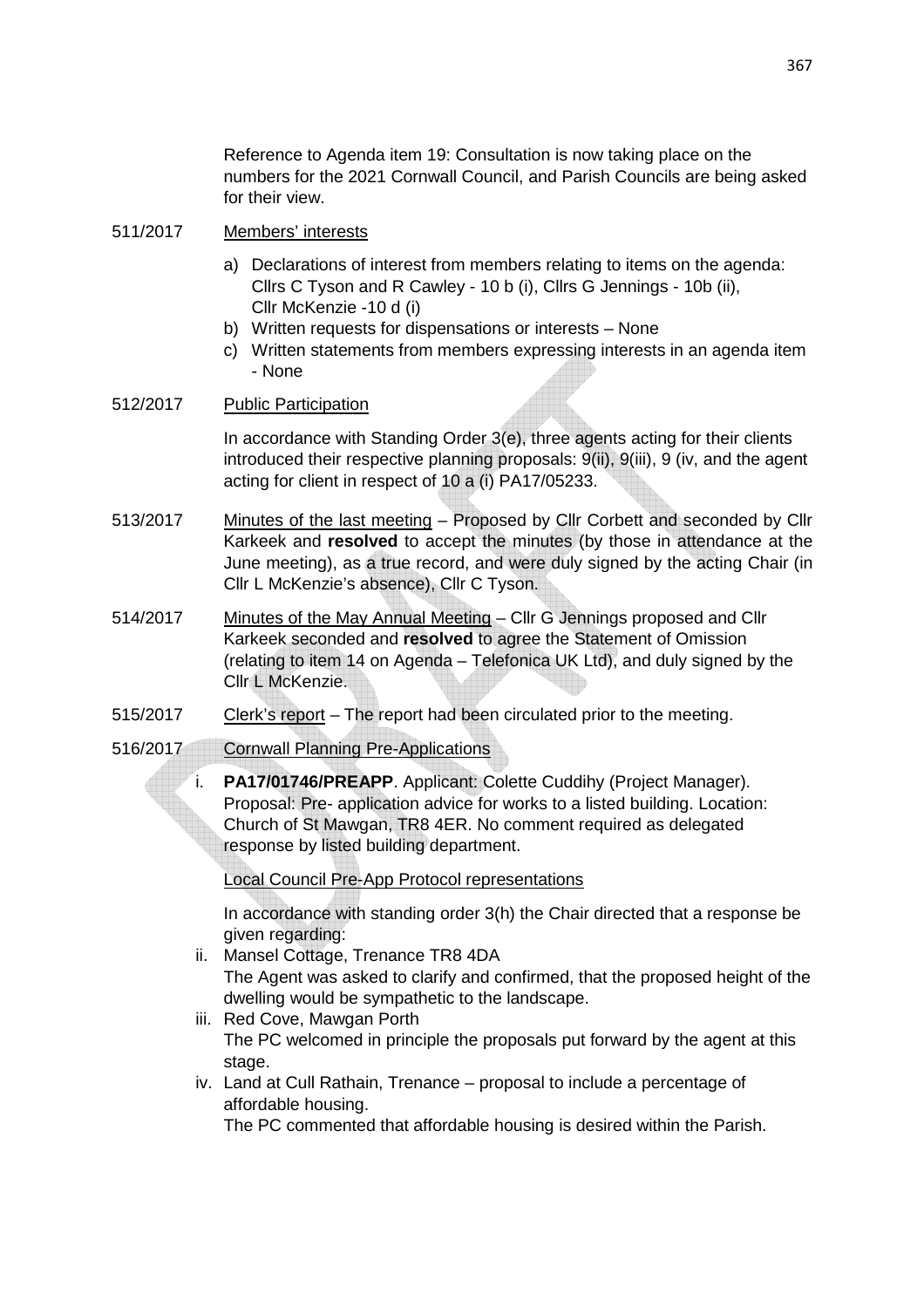- 517/2017 Planning New applications to discuss and decide on response to Cornwall Council.
	- i **PA17/05233.** Applicant: Mr Phillip Draper. Proposal: Removal of condition 3 - provision of privacy screen- on decision PA16/01318 (Change of use ground floor to stay as public toilets, first floor to be a cafe). Location: Public Conveniences Mawgan Porth Hill, Mawgan Porth Newquay TR8 4BA. (Deferred from June).

In accordance with Standing Order 3(h) the Chair directed that a response be given by the Agent to confirm that it was the SW elevation that was the subject of the proposal. Confirmed it was so, the PC **resolved** no objection.

ii **PA17/06052.** Applicant: Mr Graham Jelly. Proposal: Fell three Holly trees. Location: Pendorric, St Mawgan. As this application is for works to trees in a Conservation Area, it will be decided under delegated authority.

#### **CllrsTyson and R Cawley leave the room at this juncture**

- 518/2017 Any other planning applications received from Cornwall Council by the time of the meeting.
	- i **PA17/06208.** Applicant Mr A Williams. Proposal: Proposed extension. Location: The Shed, Road from Mawgan Porth Holiday Park to Ox Lane St Mawgan TR8 4EU. PC resolved to raise no objection subject to confirmation being received that the application is permissible given that the dwelling is Class Q (g) development.

#### **Cllrs Tyson and R Cawley return to the room.**

## **Cllr G Jennings leaves the room at this juncture.**

 ii **PA17/05048.** Applicant: Mr David Phillips, Trevarrian Holiday Park. Proposal: Application for removal of condition 6 on Decision Notice No. C2/96/13/00158 for Permanent use of land as tented camping motorised caravan and touring caravan site (Condition 6 states:- No tents, motorised caravans or touring caravans shall be place within 50 feet of the western boundary of part O.S. Nos 382 and 383). Location: Trevarrian Holiday Park Trevarrian Newquay Cornwall. **Resolved** no objection.

## **Cllr G Jennings returns to the room.**

- 519/2017 Advices and decisions by Cornwall Council circulated prior to meeting.
	- i. **PA17/00111 APPROVED.** Applicant: Mr Mick Lomax. Proposal: Erection of a two-bedroom bungalow and attached garage - change of use to residential from agricultural. Location: Land at Carloggas St Mawgan Cornwall
	- ii **PA1/04120 APPROVED.** Applicant: Mr Alistair Duggin. Proposal: Replacement UPVC conservatory. Location: Holmdale Trevarrian Newquay TR8 4AQ
	- iii **PA17/02160** Removal of condition 6 (holiday occupancy) in respect of decision PA12/02093 dated 10.03.13 to allow the development of 8 dwellings without restriction on their occupancy: - to agree response to Senior Development Officer's communication – circulated. **Resolved** to defer for the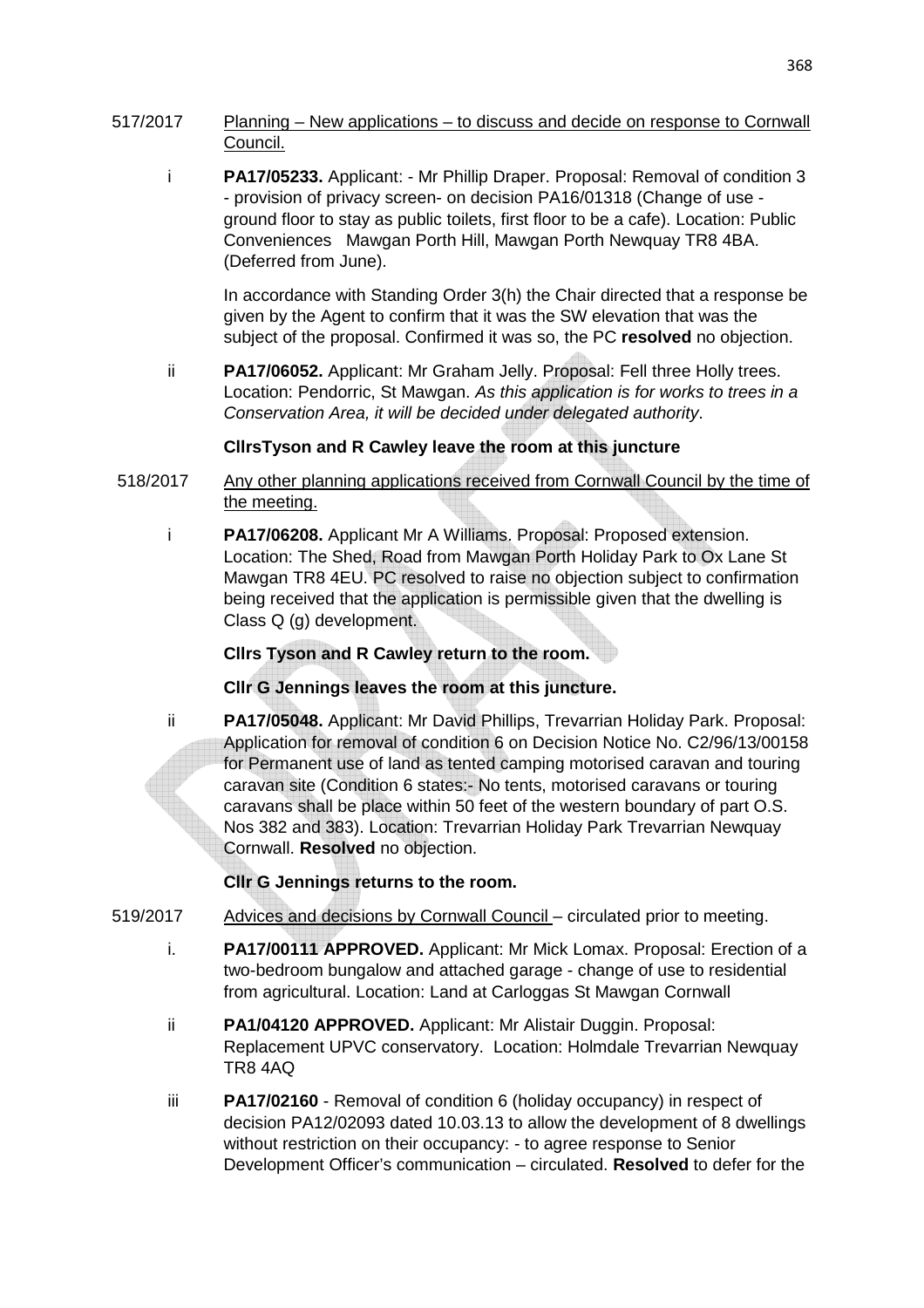following reasons: 1. Confirmation of amenity space still outstanding. 2. Clarification from the Case Officer at Cornwall Planning Department is sought, together with a clear Statement of Intention regarding education, affordable housing and S106 contribution and how this would be ring-fenced for the Parish.

- iv **PA17/03023 APPROVED.** Applicant: Mr and Mrs Mike / Kate Geall. Proposal: Proposed extension, new entrance and replacement windows. Location: Langweath House Lanvean St Mawgan TR8 4EY
- v **PA17/04180 WITHDRAWN.** Applicant: Mrs Lucy Petersen. Proposal: Certificate of lawfulness for existing residential use of The Garage. (Resubmission of withdrawn application. PA16/11143). Location: Porth Farm Cottages Mawgan Porth TR8 4BP
- vi **PA17/04232 WITHDRAWN**. Applicant: Mrs Lucy Petersen. Proposal: Certificate of lawfulness for residential use of the existing mobile home and ancillary residential use of the existing buildings. Location: Porth Farm Cottages Mawgan Porth TR8 4BP
- vii **PA17/01356/PREAPP Closed advice given.** Applicant: Michael Bennett and Adriana Bringuenti. Proposal: Pre-application advice to remove existing dwelling and replace with 3no new dwellings with associated parking and gardens. Location: Waylea Trenance Mawgan Porth.

## 520/2017 Planning Enforcement Issues –

- i New Farm Agricultural Building. No further communication received to date.
- ii Enforcement referral re: PA17/04180 and PA17/04232.

## 521/2017 Burial Ground –

- a) Notification interment of (Albert) John Zimmer (04/07) and Beryl Jean Ward (07/07)
- b) Memorial Safety Inspection Report –circulated. A memorial inspection on 4<sup>th</sup> July at St Mawgan Burial Ground, found two headstones very unstable: Memorial headstone for: Ada Coles (dec'd 1988) and Ernest Greenfield (dec'd 1993) were laid down in accordance with Memorial Safety Guidance. The Clerk is in the process of trying to contact next of kin. Notices have been posted.

In addition, it was requested that a Memorial Safety Inspection be conducted in the closed Churchyard.

- 522/2017 Working groups to receive reportst if any and agree any necessary action and expenditure
	- a) Amenities –

Playground Inspection. Report had found rusting shackle fittings to the swing and blistering paintwork on the rocker. Clerk in contact with Sovereign Play Equipment to try to resolve.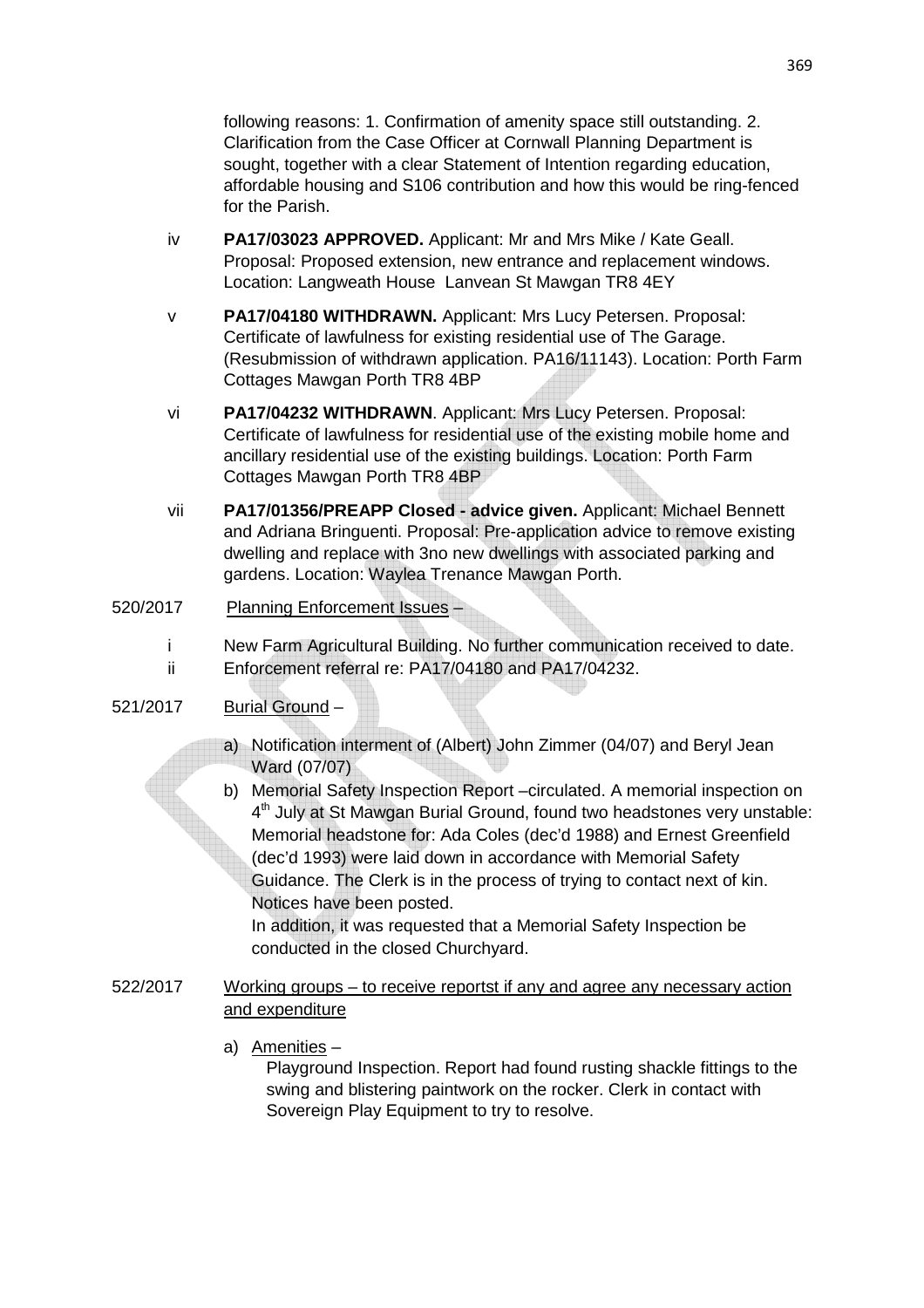- i. Playground Fence at St Mawgan. To replace, subject to approval of design by Carnanton Estate. Amenities Working Group to research fence type and cost and report back at a future meeting.
- ii. Noticeboards. Defer to September meeting
- iii. Bier House Cllr Corbett reported that the Carnanton Estate are in the process of undertaking repairs.
- iv. St Mawgan Toilets Legionella Risk Assessment 2017. Clerk to confirm requirement with Reef Water Solutions Ltd and report back to August meeting
- v. Broken Benches at 1) Playing Field and 2) Carloggas. Amenities Working Group to liaise with Cllr Mann and SMEGMA regarding repairs/replacement and to report back at August meeting.
- b) Transport and rights of way –
- i. Footpath: Lower Lanherne Farm 409/28/2 joining 409/28/1, 409/29/2 with 409/29/1 to Middle Lanherne Farm. No response received to date.
- ii. Bolingey Lane. Cllr R Cawley to communicate with Natural England regarding the footpath/bridleway, and to report back.
- iii. Porth/Trenance verge safety. Correspondence received regarding overgrown hedgerows. The Clerk has been in contact with Cormac Ltd who maintain council owned land. Individual house-owners are responsible for maintaining their section of verge. A walk of the various public footpaths around Trenance by a member of the TRWWG revealed signage missing/discarded. The Clerk to inform Cormac Ltd.
- iv. Bus Service correspondence received. The First Kernow A5 service leaving Newquay at 1710 has been cancelled at the detriment to parishioners' relying on a service for their employ. The Clerk has received a response from First Kernow citing a commercial reason for the change.

## d) Beach and Environment –

Cllr Mann highlighted increased levels of pollution in the River Menalyhl. Clerk to contact SWW and request site visit and 2 years of water analysis data.

# e) Planning –

To investigate the possibility of promoting self-build plots for affordable housing with Cornwall Community Lane Trust – Report circulated. Cllr S Jones proposed and Cllr C Mann seconded and **resolved** that the Planning Working Group contact Cornwall Community Land Trust.

- 523/2017 Digital Media for Parish Council sub-committee nothing to report
- 524/2017 Specific Issue Neighbourhood Plan. nothing to report
- 525/2017 Denzell Downs Community Benefit Fund Funding Application Deadline Report: Cllr McKenzie reported that two applications had been received for the first round of funding: 1 x £7000 and 1 x £2000.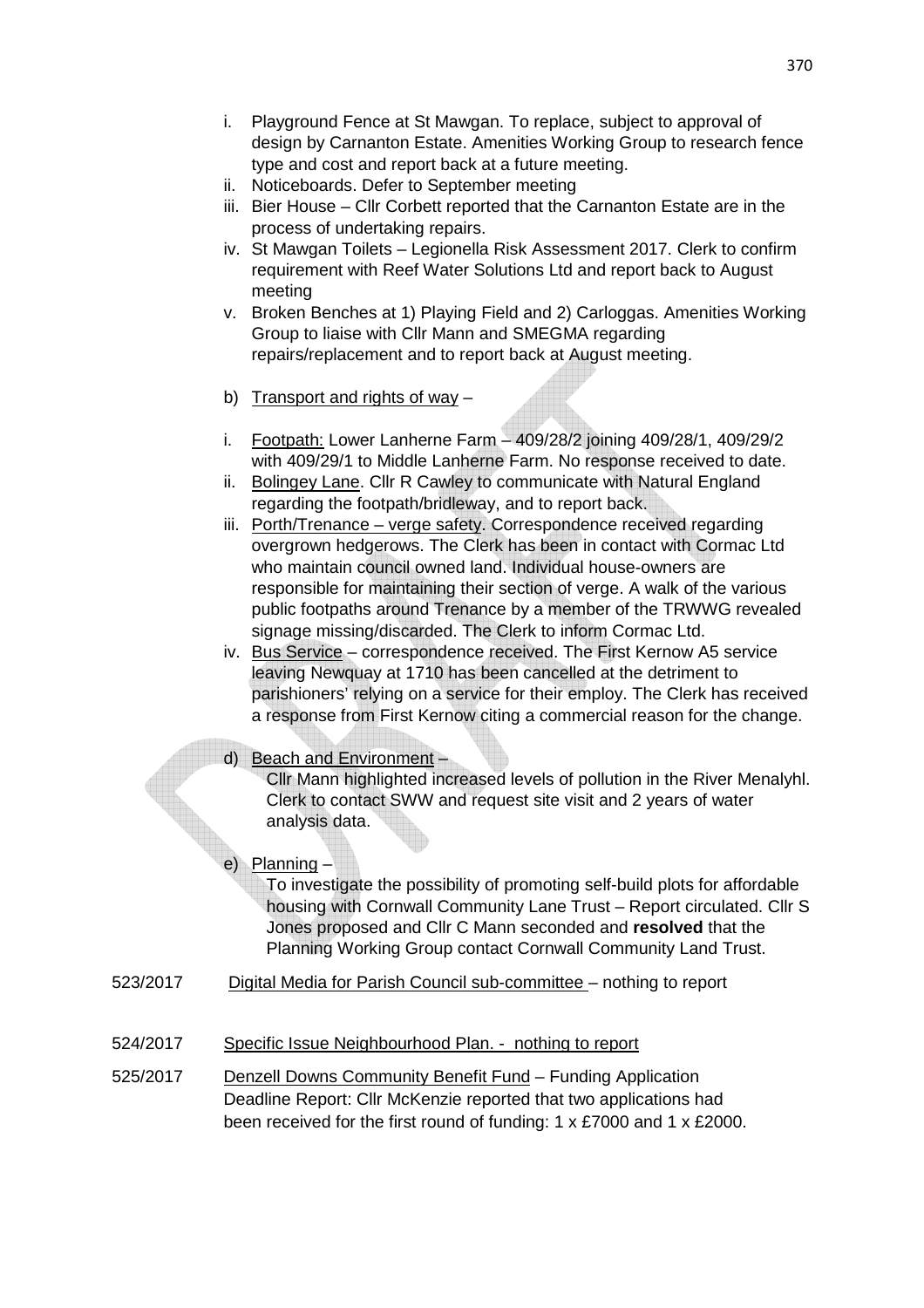| 526/2017                                                        | To receive reports from meetings - Cornwall Airport Newquay<br>Consultative Forum (June) - as circulated previously by Cllr G<br>Jennings                                                                                              |                                                         |               |  |
|-----------------------------------------------------------------|----------------------------------------------------------------------------------------------------------------------------------------------------------------------------------------------------------------------------------------|---------------------------------------------------------|---------------|--|
| 527/2017                                                        | Standing Order Annual Review - Resolved that a working group<br>consisting of Cllrs McKenzie, Carter, and the Clerk study the<br>current NALC model document and suitability for adoption by the<br>whole council at a future meeting. |                                                         |               |  |
| 528/2017                                                        | Grants to Local Organisations $(S137)$ – to approve the policy<br>document as previously circulated. Deferred to September meeting.                                                                                                    |                                                         |               |  |
| 529/2017                                                        | The Local Government Boundary Commission - Electoral Review of<br>Cornwall. Circulated. Members' to comment individually.                                                                                                              |                                                         |               |  |
| 530/2017                                                        | Accounts – to approve payment of accounts. Cllr R Cawley proposed<br>and Cllr Karkeek seconded, and resolved to approve payment of<br>accounts as listed below:                                                                        |                                                         |               |  |
| <b>Name</b>                                                     |                                                                                                                                                                                                                                        | <b>Details</b>                                          | <b>Amount</b> |  |
| <b>SWW</b>                                                      |                                                                                                                                                                                                                                        | Tits-Pumping Stn St Mawgan                              | 62.33         |  |
| A Hayne                                                         |                                                                                                                                                                                                                                        | Clerk's Salary and Expenses June                        | 829.33        |  |
|                                                                 |                                                                                                                                                                                                                                        |                                                         |               |  |
| <b>Bubb Maintenance</b>                                         |                                                                                                                                                                                                                                        | Maintenance - June                                      | 980.00        |  |
|                                                                 |                                                                                                                                                                                                                                        | Expenses: (April 152.64, May 95.82, June 108.03)        | 356.49        |  |
|                                                                 |                                                                                                                                                                                                                                        | : Footpaths June                                        | 360.00        |  |
| A Prowse                                                        |                                                                                                                                                                                                                                        | St Mawgan Toilet Clean - June                           | 210.00        |  |
| M Farmer                                                        |                                                                                                                                                                                                                                        | Beach Cleaning - June                                   | 765.00        |  |
| <b>Reef Water Sol</b>                                           |                                                                                                                                                                                                                                        | Legionnaires test and service June                      | 35.00         |  |
| Ltd.                                                            |                                                                                                                                                                                                                                        |                                                         |               |  |
|                                                                 |                                                                                                                                                                                                                                        |                                                         |               |  |
| D Vickery                                                       |                                                                                                                                                                                                                                        | Bus Shelter Clean 2 <sup>nd</sup> qtr                   | 100.00        |  |
| <b>Cornwall ALC Ltd</b>                                         |                                                                                                                                                                                                                                        | <b>Finance Training</b>                                 | 60.00         |  |
| Vodafone Ltd.                                                   |                                                                                                                                                                                                                                        | Mobile phone - June                                     | 7.74          |  |
| <b>TOTAL</b>                                                    |                                                                                                                                                                                                                                        |                                                         | £3765.89      |  |
| 531/2017                                                        | To note and discuss if appropriate the correspondence received since                                                                                                                                                                   |                                                         |               |  |
|                                                                 | the last meeting - TRWWG to approach administrator of Bedruthan                                                                                                                                                                        |                                                         |               |  |
| Steps Community Project to ascertain if replacement signage for |                                                                                                                                                                                                                                        |                                                         |               |  |
|                                                                 |                                                                                                                                                                                                                                        | Trenance public footpaths is eligible for grant status. |               |  |
| 532/2017                                                        | Notice of items for the next meeting                                                                                                                                                                                                   |                                                         |               |  |
|                                                                 | <b>Staffing Working Group and Clerk to review Clerk's contracted hours</b>                                                                                                                                                             |                                                         |               |  |
|                                                                 | Meeting closed at 9.30pm                                                                                                                                                                                                               |                                                         |               |  |
| Date of next meeting: at 7.30pm                                 |                                                                                                                                                                                                                                        |                                                         |               |  |